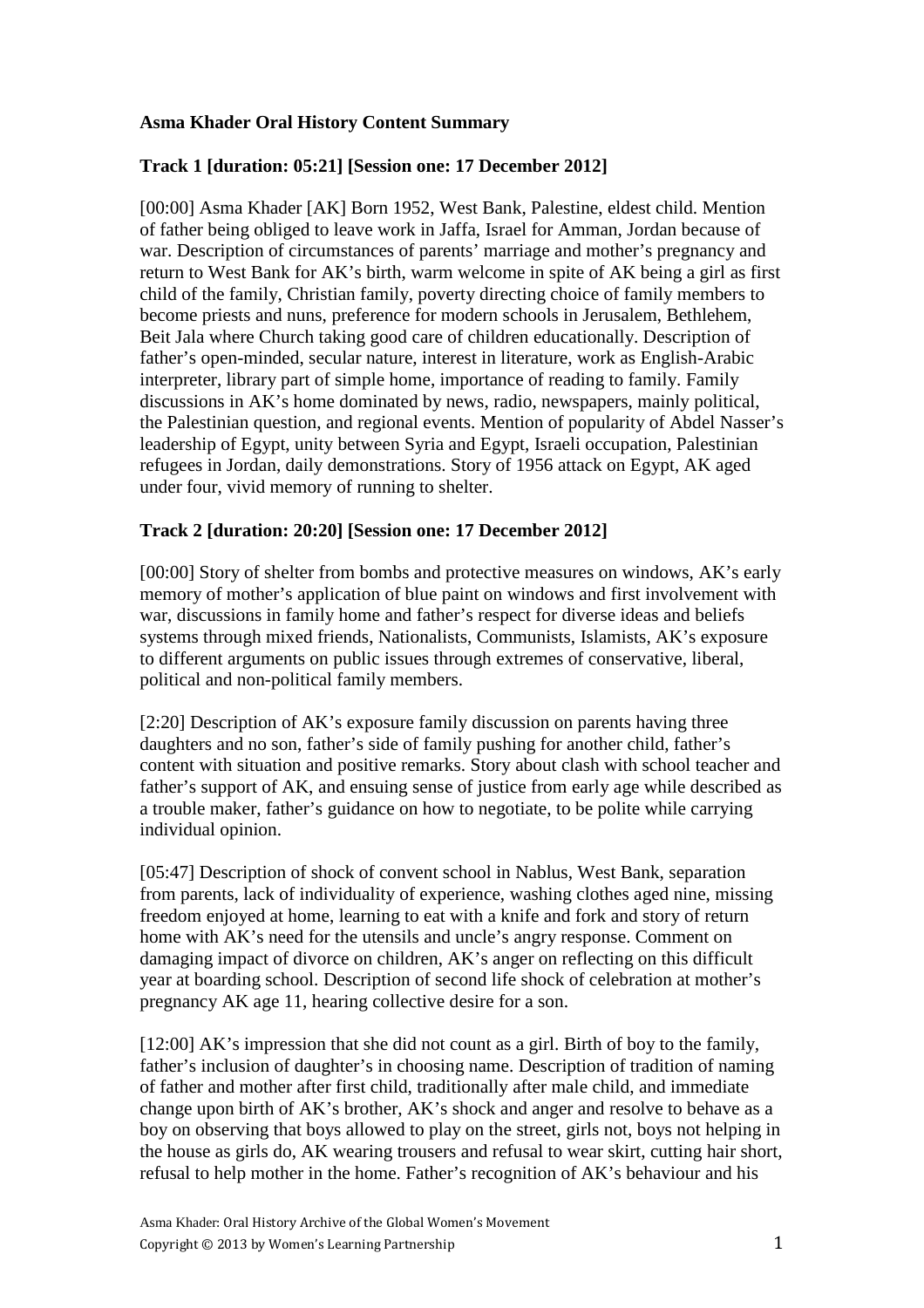amusing and effective response with discussion about Jordanian society, AK's description of ensuing sense of empowerment. Story about mother going to cinema, normally only for boys and men, neighborhood's angry reaction to father allowing this.

# **Track 3 [duration: 1:23:52] [Session one: 17 December 2012]**

[00:00] Mentions 2012 slogan for 16 days of activism on Violence Against Women, 'Peace from Home to the World'. Discussion of significance of home environment observing growth of movement from the home in logical, calm way. Story about home theatre aged 12-14. Mentions 1967 Arab-Israeli Six-Day War, street demonstrations AK on shoulders, shouting, "feeling like a politician", first involvement in political public efforts, arrival of friends and relatives in Amman, Jordan, becoming refugees. Description of humanitarian aid efforts in community, school shelters, observation that when women pushed in conflict situations, take on responsibility and serious work, resulting in empowerment.

[05:25] Mentions establishment of the Palestinian Liberation Organization (PLO), 1965, AK first heard about in 1968 through activities of Fedayeen and attack of military bases. AK's involvement with the Palestinian Women's Union in Jordan, and United Nations Relief and Works Agency for Palestinians in the Near East (UNRWA) training in First Aid and handicrafts to support PLO, young girls like AK called 'Zahrat', 'Rosebuds'. Mention of Black September, 1970. Discussion of personal conflict of taking sides as Jordanian-Palestinian, situation not understood by majority of the people.

[08:18] Description of AK's involvement in small clinic initiatives for one and a half years. Mention of Doctors Without Borders (MSF). Story about girl shot in the groin and AK's shock at cultural importance given to virginity over life. Another story about angry conservative response from relatives to AK's work at the clinic as a young girl staying out overnight, father's continued support of AK. Mention of father's work as interpreter for Jordanian Army. Story about mother journeying through shooting to reach clinic to check AK's welfare. Discussion of confrontation with tradition and parent's unwavering support.

[16:20] Explanation of clinic being set up by AK and small group of young women with furniture from their houses.

[17:28] AK's invitation to visit United Arab Emirates (UAE) with Jordanian Women's Union during Black September, while still at school. Story about clinic's closure during absence and AK's confrontation with authorities. Mention of Palestine Red Crescent Society (PRCS). Story about passing university entrance in spite of eight-month absence from school, AK's father's illness and lack of funds preventing going to university, AK working until supported by uncle to study Law. No Faculty of Law in Jordan, study in nearest place, Damascus, Syria, and objection from extended family. Translates card from father received in first year at university.

[27:05] Comment that women who make it in conservative communities must have support from male member of the family. Story of mother's death one month before becoming Minister, AK's surprise as had been seen as the opposition. Mention of first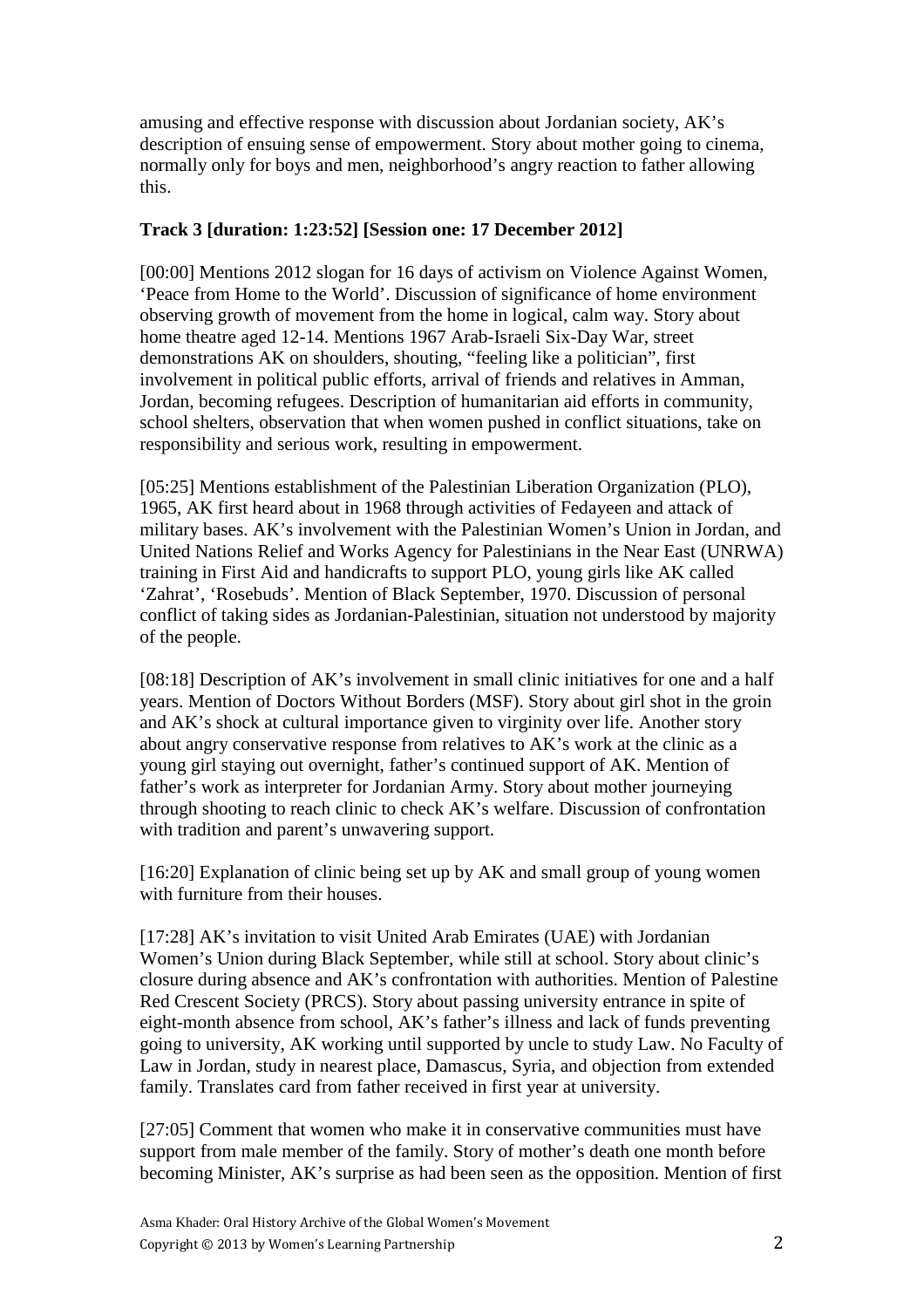official recognition when invited to become member of the Royal Committee to draft the National Charter.

[29:17] Description of meeting with Prime Minister to discuss issues and concerns of differing view and affirmation of AK with beliefs. Comment on mother's thinking as visionary. Move to Damascus and full engagement with university studies. Subsequent entry into university of two sisters and financial pressure on father, return to help family, eventual graduation in 1977 after father's death. Describes relationship with siblings. Mentions youngest sister's activism as student and government intelligence refusal of position in Ministry of Health, ongoing discrimination in airport restrictions in job with Dutch airline KLM due to link with AK and political record. Collective effort to support mother financially in raising two brothers. Describes youngest brother as feminist, working together at Sisterhood Is Global Institute (SIGI). Four daughters and two sons in family.

[35:12] Describes childhood household. Mentions work as teacher on return from Damascus. Story about starting a clothes shop to create work for mother. Mentions small businesses for women unusual in Jordan in 1970s, now very common. Describes heated family discussion as not traders and AK's determination. Describes steps taken to achieve plan, euphoria at first cash in hand, father waking the household and acknowledgement of AK's initiative.

[44:58] Describes meeting husband, marriage and first daughter born same year. Recounts father's death six months later. Remarks that shop became resource for education of rest of family. Describes buying land in family partnership. Close of shop upon youngest brother's graduation.

[49:30] Story of parents, cousins. Describes father, well known writer in Zababdeh, Palestine and Jaffa, Israel. Mentions Salma Tuba. Description of villagers waiting to greet bus carrying family from city at Christmas and Easter. Mentions own Christian faith. Describes boxes of books signaling father on bus. Describes mother's beauty and education outstanding in village. Mentions girls carrying jars of water back from the well for bathing and washing of items. Describes father setting mother educational tasks between visits during courtship. Mentions use of spiritual healer and potent tea and spells. Mother's sense that the book was father's second wife.

[1:03:20] Describes uncle who became priest, conservative mentality, critical of AK. Uncle priest of Al Husun and Ajlun, Jordan, Jenin and Gaza, Palestine. Describes spending summers with grandparents staying with uncle. Describes grandparents as traditional, grandmother telling fairy stories into night, grandfather as tough and conservative. Observing uncle's role and behaviour in community as priest, doubts of young girl. Story about being beaten for playing with neighbouring Muslim children. Story about overwhelming guilt for happiness at grandfather's illness so could play freely. Hatred of discrimination since. Remarks on father's family of seven brothers and one sister, and mother's family of seven sisters and one brother.

[1:09:53] Story about grandfather emigrating to Argentina 1930s, leaving wife behind with two young sons for 15 years. Comments on grandfather's clothing on return, singing and dancing at port to welcome, grandmother's refusal for many months, to take him back.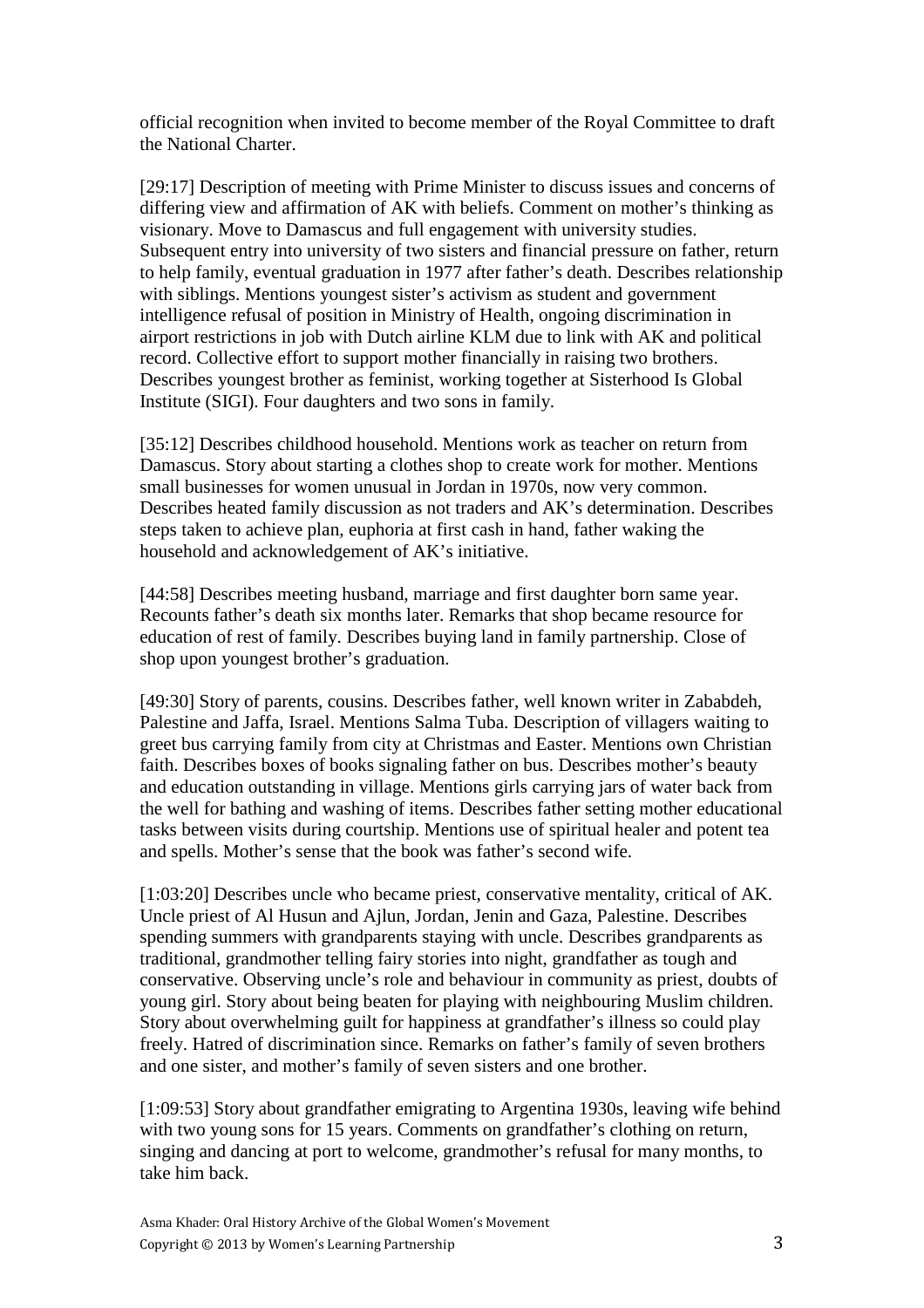[1:12:11] Describes influential books growing up. Mentions Agatha Christie, Goethe's 'The Sorrows of Young Werther', Emily Brontë's 'Wuthering Heights', Victor Hugo's 'The Hunchback of Notre Dame', Ihsan Abdul Ghuddus, Naguib Mahfouz, Vishnu Sharma's 'The Panchatantra'. Describes attack by conservatives on Lebanese writer Layla Baalbaki, author of 'Safinat Hanan ila-l-Qamar' for openly writing about love. Mentions Laila al-Atrash [LA], Layla Beguili, Rose Shomali. Story about journalist LA's defence of Layla Baalbaki's writing and subsequent attack on her in Jordan. Women in late 1960s. AK's father writing letter to editor to defend freedom of speech and women's rights, newspaper refusing to publish, but beginning of correspondence between two. AK's invitation to speak on television in Gulf States, on Violence Against Women, meeting LA.

[1:19:41] Remarks on convent school, sole gain of music. Recollection of piano being played all the time, singing. Comments on violence there. Acknowledges learning to clean and self-reliance. Comments on need for emotional and physical love at young age, advising against sending children to boarding school. Describes collective punishment at school, hatred for imposition of religious teachings. Attributes secular beliefs to reaction from school experience. Remarks that God AK knows is not same God they work for, nuns and sheikhs as tough agencies. Describes feeling of solidarity and empowerment when plotting against nuns at school.

#### **Track 4 [duration: 20:52] [Session one: 17 December 2012]**

[00:00] Describes taking on role of go-between as the only one among friends allowed to speak to young men openly. Ironically no relationships of own, risks taken by contemporaries on whom restrictions placed. Remarks that father's trust instilled self-respect. Story of role played between two lovers. Discuss male-female relationships and striking balance with possible misunderstandings, model tried to instill in community and difficulty of assumed relationships.

[07:32] Representing men as lawyer and non-acceptance by some. Discusses cultural assumption that woman needs protection, and wanting to prove that can protect herself, even within relationship with husband, all responsibilities and decisions taken equally. Remarks that hates all signs of weakness of a female, in any situation. Describes husband's sense of paying price in untraditional marriage, and AK's feelings of guilt at life style imposed on him. Describes husband as open-minded and supportive.

[11:29] Story of meeting husband and major reason for relationship being sense of certainty that with him could be activist and lawyer. Describes previous engagements and conservatism and attitudes becoming barrier. Freedom to make decisions, and be trusted paramount. Story about betrothed's upset at male hairdresser touching AK's hair. Reflects on experiences helping to understand women.

[18:25] Describes relationship with mother-in-law and her role in Palestinian film for Michel Khleifi 'Galilee Wedding'.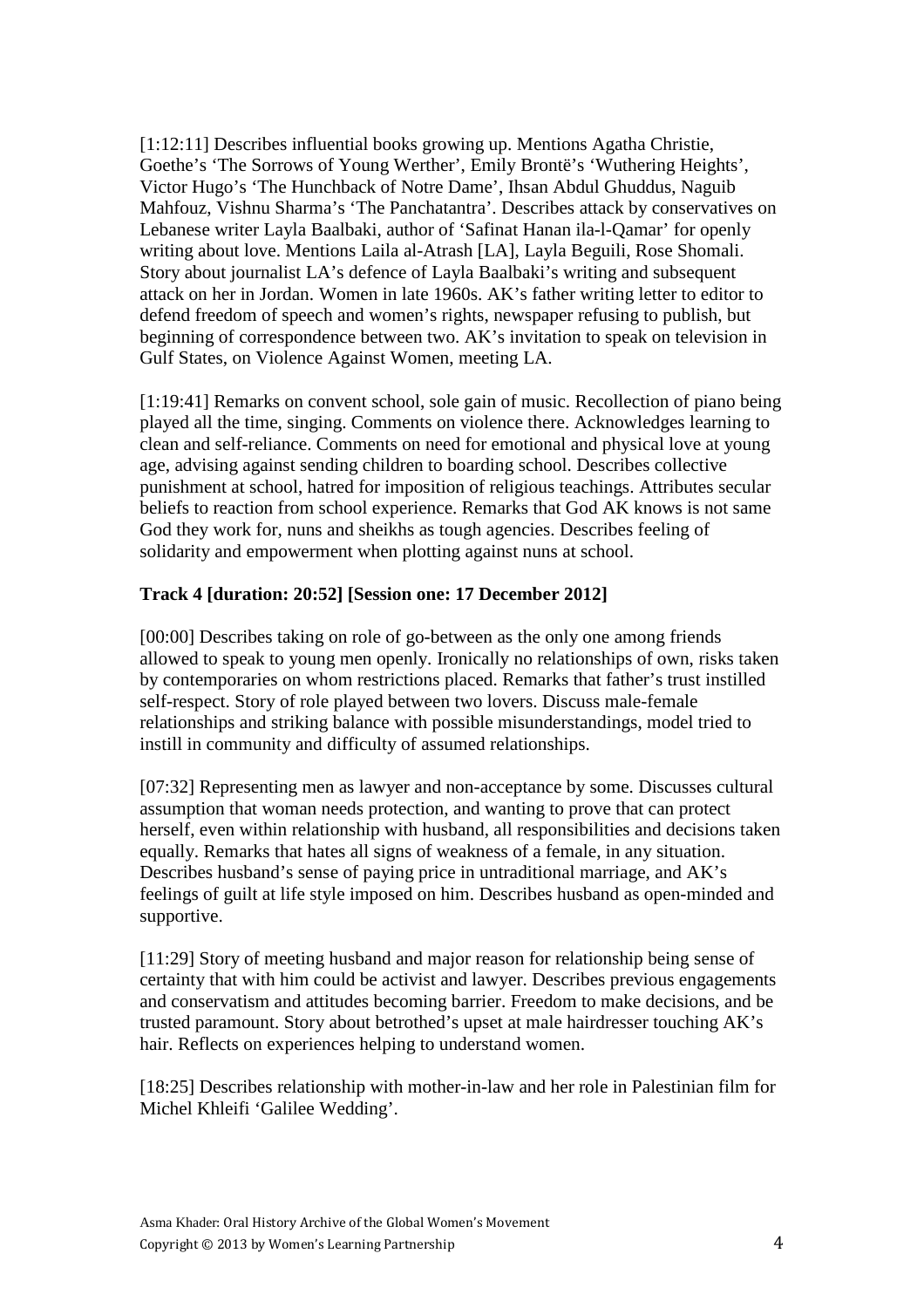# **Track 5 [duration: 05:29] [Session one: 17 December 2012]**

[00:00] Shows collection of objects with stories surrounded with in office. Typewriter given by Emily Bisharat, Jordan's first female lawyer and first to fight for women's legal rights. Paintings, including work by Mohammad Aljaloos, photographer Ibrahim Nasrallah. Photograph of friends and their story leading to double suicide. Photograph of uncle, PLO representative in Belgium, killed aged 40. United Nations Development Program (UNDP) Award for Poverty Eradication.

# **Track 6 [duration: 49:46] [Session two: 18 December 2012]**

[00:00] Reflects on difficult period of 1970s in Amman, Jordan, when as teenager involved in humanitarian relief work for Palestinians and those suffering from armed clashes between Jordanian Army and PLO, as important period for teaching about politics and prevalent issues. Mentions university and student's political movement. Describes realization when working as teacher that approach different, more practical with free thinking, encouraging teenage pupils to read newspapers, question all information received. School administration's response that encouraging disobedience. Mentions taking pupils to see 'The Sound of Music' showing in the big cinemas.

[04:24] Describes working as relief Art teacher and initiative to produce play, 'Karakhash', enlisting help of Ministry of Culture. Noted as first school play in history of Jordan. Contribution of Zuhair Nubani, now famous actor. Story about school director enforcing strict adherence to curriculum, pupils' response in support of AK. Comments that if stopped working as lawyer would return to teaching. Story about violent punishment of young child by head teacher and AK's resignation from teaching.

[14:00] Job writing column for*'*Al Akhbar' newspaper. After one year husband's work in Saudi Arabia, income enabling return to begin training as lawyer. Active membership of Women's Union, 1974. Discusses women's movement at time for charitable work, aid and assistance to poor, disabled, not civil or rights based work. Pursuit of interest through membership of Bar Association and involvement in Public Freedom and Human Rights Committee. Describes discontent of trainees, working together to establish Trainee's Committee, AK elected as first President.

[17:44] Jordanians living under martial law and reports of human rights violations coming to AK, subsequent familiarity with work of Amnesty International [Amnesty], International Commission of Jurists. Comments that much of work done illegal at time, 1980s. Establishment of Amnesty groups in Jordan. Recognises 1989 as beginning of real democratization process. Story about holding meetings at home and 11 year old daughter's curiosity about Amnesty, leading to initiative to start teen Amnesty group and host first children's conference in Jordan after country signed Children's Rights Convention (CRC), early 1990s. Mentions King Hussein and Queen Noor, Ian Martin, Secretary General of Amnesty International. Discusses impact of one event and activism of participants in Women's Rights and Human Rights today.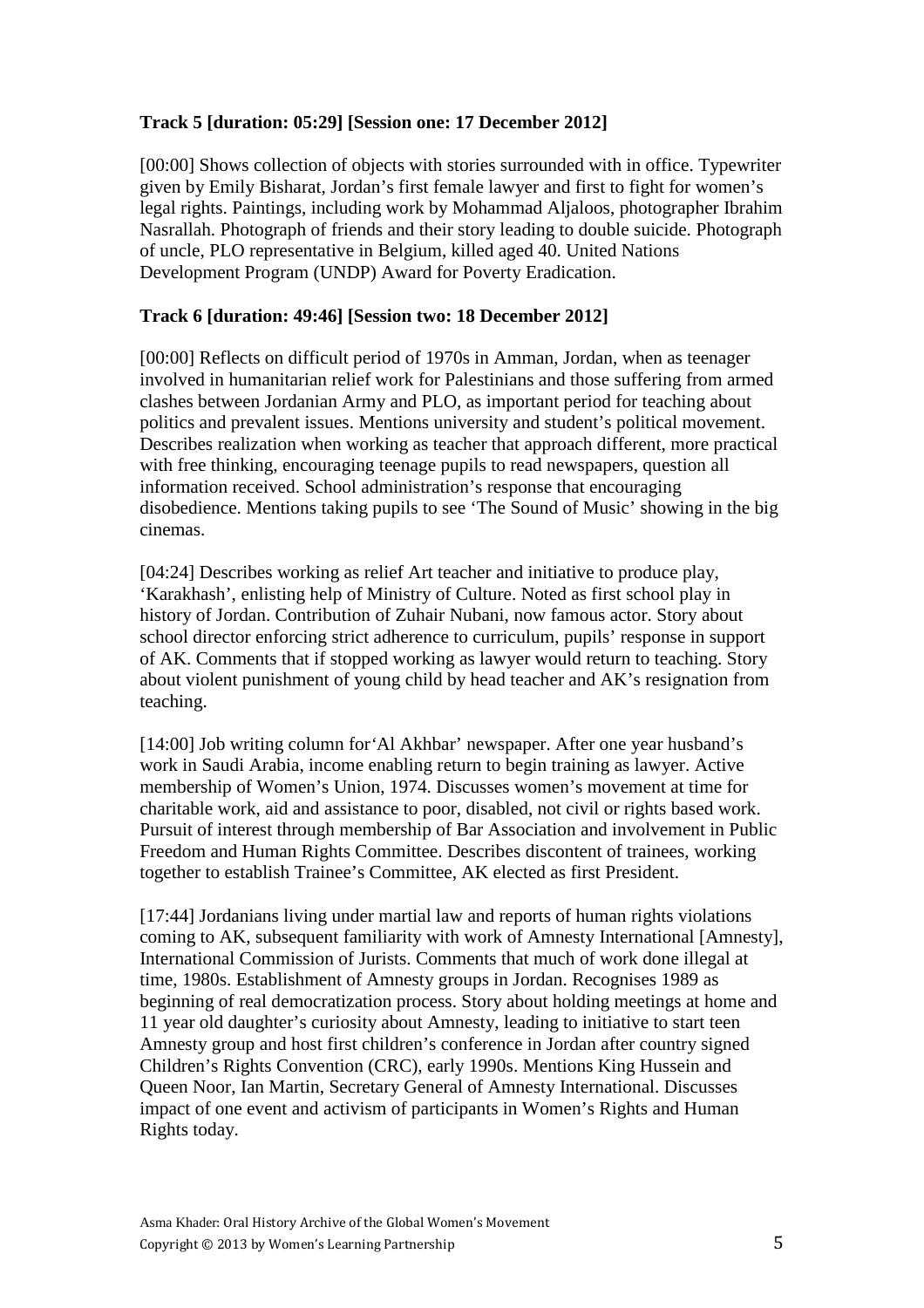[22:41] Election as President of Jordanian Women's Union, 1993 further to establishing Chidren's Rights Committee, initiating Children's Parliament, now represented in every school. Describes engagement with movement and beginnings campaigning for public freedoms, understanding as lawyer significance of freezing a constitution, or Rule of Law not respected, journey to awareness that cannot build real democracy if women not on par with men. Remarks that fifth female lawyer in Jordan at start of career. Discusses discrimination of female lawyers and other women witnessed in court, men continually at forefront. Describes developing better understanding of gender discrimination.

[25:38] History and re-democratization of Jordanian Women's Union. Mentions Emily Bisharat. Describes efforts to institutionalize Union, overhaul of approach and attitude, building programmes for women, hotline, shelters., legal literacy, focus on women's human rights, expansion to branches in all governorates. Discusses impact on society. Mentions invitation to United Nations World Conference on Human Rights, Vienna, Austria, 1993. Parallel involvement with Arab Organization for Human Rights. Describes establishment of Committee on Women's Affairs by Arab Lawyers Union and being nominated as Rapporteur, 1982, as one of most interesting experiences of AK's life. Opportunity to meet Arab women lawyers, and working together to review constitution from gender perspective, presenting papers. Mentions United Nations Convention on the Elimination of all Forms of Discrimination against Women (CEDAW). Exposure to experience at regional and international level. Mentions participation at United Nations Third World Conference on Women, Nairobi, Kenya, 1985. Remarks on shift in Jordan from charitable, political work to right-based, establishment of various women's organizations.

[30:27] Move to West Bank, 1997, becoming Director of Al-Haq. Describes previous work with Palestinian women, project with Women's Centre for Legal Aid and Counselling (WCLAC), writing book 'Law and the Future of Palestinian women', 1998. Explains West Bank laws same as Jordanian, some laws in Gaza based on Egyptian law, laws in Jerusalem, Israeli law. Work comparing rights with laws and international law and making recommendations. Describes encounter with Women's Learning Partnership (WLP). Mentions SIGI. Meeting Mahnaz Afkhami [MA] at conference, AK speaking on different interpretations of Islam within 22 Arab countries. WLP Board membership and working on manuals 'Claiming Our Rights' and 'Safe and Secure'.

[34:10] Story of establishing SIGI Jordan. Mentions Inaam Abu Jdeir. Mentions overcoming problem of not being able to register as a Society by registering as nonprofit company, finding article in law, hundreds of others following idea. Establishing Mizan Law Group for Human Rights at same time.

[38:30] Discusses appreciation of MA's perspective and vision of WLP partnership. Remarks that one of the few organizations that respects partners, voices of local women heard at international level and vice versa. Comments that MA opened path for women in Global South. Discusses belief in change over time, example of campaigning against honour crimes, or first Helpline, first shelter, as pioneering initiatives.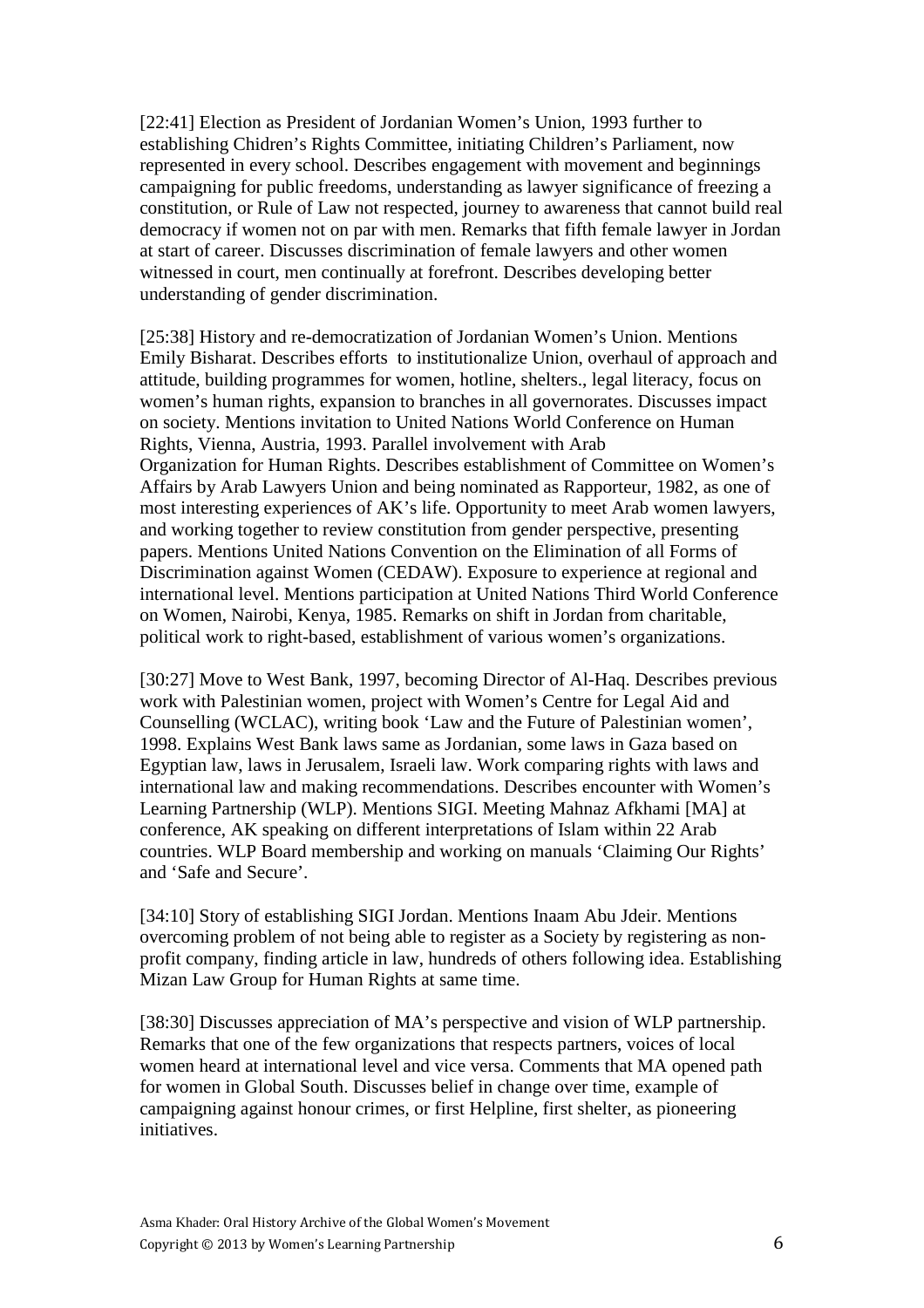[45:19] Description of one initiative in detail from start to where is today, campaign against Violence Against Women, stage by stage in detail, including law for protection of women and children from domestic violence, drafted by AK, adopted by government. Describes regional project Selma, involving 5 countries, to develop legal framework using Special Rapporteur on Violence Against Women model, process involved before submission of draft to Ministry of Social Development. Mentions current proposal to make further amendments to law. Remarks first Arab country to have this law, beginning with women victims to reaching national strategy and law.

# **Track 7 [duration: 32:39] [Session three: 8 March 2013]**

[00:00] Describes first international conferences attended. Reflects on experience at youth conference in Amman, Jordan in late 1960s, discovery of new world, different people and ways of thinking, solidarity shown, at time regarding occupation of West Bank and Gaza, empowerment from witnessing and becoming part of larger community fighting for rights and other campaigns around world. AK invited as member of Executive Board of Student Union. Mentions second gathering in Kuwait, and building relations, many participants returning to support Jordan in conflict, 1970s, also Palestinian Territories. Mentions other conferences in Albania, Egypt, Lebanon.

[06:05] Describes involvement in United Nations Third World Conference on Women, Nairobi, Kenya, 1985 [Nairobi] as Arab Lawyer's Union's Rapporteur of Women's Affairs Committee. Organization of African Arab Women's Summit, Cairo, 1984, to prepare for Nairobi. Mentions other conference attended for Arab Lawyer's Union in Tunisia, Kuwait, Syria. Impressions of Nairobi. Mentions Angela Davis. Describes experience among Jordanian delegate and knowledge brought back to work together. Mentions Abderrahmane Youssoufi, Farouk Abu Issa.

[12:00] Describes re-activation of Jordanian Women's Union, establishment of Bar Association's Women's Committee, as one of recommendations that each Bar Association should have committee on women's issues, AK's involvement with League of Jordanian Writers. Working with United Nations Relief and Works Agency for Palestinians in the Near East (UNRWA) and establishment of Legal Literacy Programme in all refugee camps, and many Bedouin areas, villages and cities in Jordan, covering Personal Status Laws, Labour Laws, Penal Code, court procedures. Establishment of first counselling centre for women in Jordan, in Al Wihdet refugee camp. First shelter established in later years by Jordanian Women's Union, and first hotline in 1994.

[17:42] Described use of media and previous membership to re-activate interest in Women's Union, civil society and activism. Discusses work towards next international conference. Describes United Nations (UN) as very active at time, with many benchmark conferences organized. Mentions first International Conference on Human Rights, Tehran, Iran, 1968, World Conference On Human Rights, Vienna, Austria, 1993, [Vienna]. Member of Jordanian delegation of Arab Organization for Human Rights at Vienna, establishment of National Coalition of Civil Society Organizations in preparation. Describes previous engagement with Human Rights issues through Amnesty International [Amnesty] since 1980s, founding first Amnesty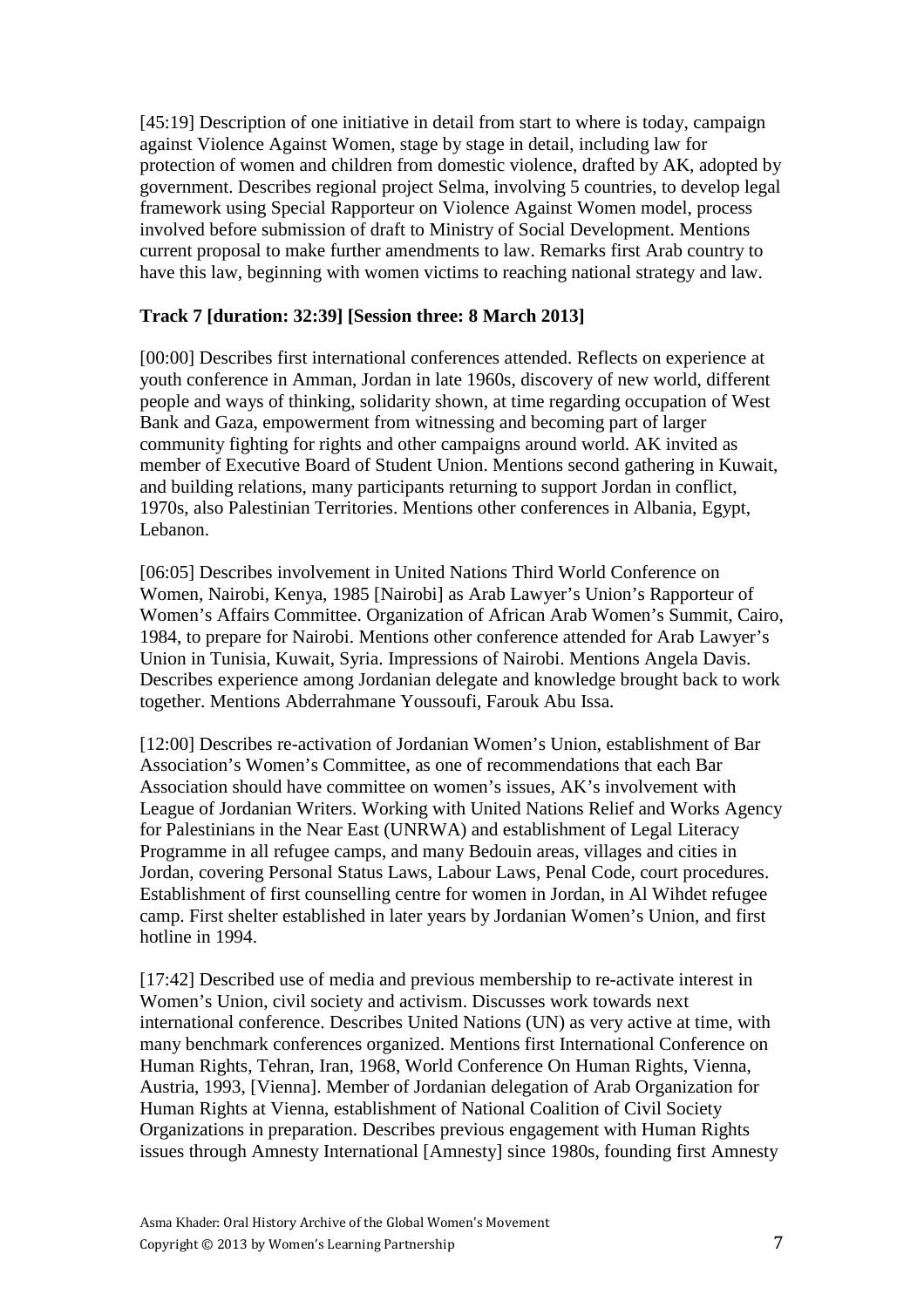group in Jordan, and first Teen Amnesty Group. Member of Executive Board of International Commission of Jurists (ICJ).

[20:40] Impressions of Vienna and presentation of Women's Rights Are Human Rights. Mentions Charlotte Bunch. Comments that historical conference for women. Violence Against Women issue also raised in powerful way, resulting in UN Declaration on Violence Against Women. Describes Jordanian Amnesty groups sending artists and musicians to perform with theme of human rights. Mentions Mohammad Nassrallah. Discusses importance of hearing about human rights violations from Japan to South Africa, Brazil, Venezuela, Colombia, and the European countries, commonality of challenges and dreams, dignity as core of all values. Remarks on learning and exchange of experiences as valid benefit of being part of international community.

[24:18] Discusses experience of UN International Conference on Population and Development, Cairo, Egypt, 1994 [Cairo], and tough battles around Reproductive Health and Rights. Discusses individual rights within family and differing views presented. Describes preparation for UN Fourth Conference on Women, Beijing, China, 1995 [Beijing] and discussion around Family Law, view that problem not religion, but interpretation of God's teachings by some religious people. Discusses problematic trend after Cairo that need to focus on feminist issues, leaving democratic issues, development issues and major crises in world aside, when women affected by all, market economy rules, environmental crisis, political conflict. Remarks that percentage of women directly impacted much higher than men in these circumstances.

[29:55] Describes Beijing focus on actions where Nairobi on recommendations, Beijing Platform for Action on 12 critical areas of concern, AK in official delegation, also representing non-governmental organizations (NGO). Describes initiative of Princess Basma bint Talal of Jordan, sending commission of some 150 Jordanian women to Beijing plus 45 from Jordanian Women's Union, important for connecting with local issues as commission included Bedouin women, women from refugee camps.

#### **Track 8 [duration: 32:37] [Session three: 8 March 2013]**

[00:00] Describes importance of learning experience attending and listening at Amnesty International's International Council meeting, Yokohama, Japan, 1991. Describes attending preparatory meetings for UN Fourth Conference on Women, Beijing, China, 1995 [Beijing], organizing a public hearing on Violence Against Women, entitled The Arab Court For Women, 1994, AK elected as Chief Judge, members of jury elected from different parts of region, hearing 33 testimonies on cases of violence. Discusses breaking silence in Arab region, on violence against women, and honour crimes, milestone with cases subsequently acknowledged in Syria and Egypt. Start of questioning many issues. Explanation of inheritance under Islamic system. Remarks on economic violence of some laws, violence of Personal Status Laws. Describes problem of sexual harassment at work, issue of rape where perpetrator unpunished if marries victim. Mentions Morocco.

[04:56] Describes important activities witnessed at Beijing. Mentions demonstrations for Jerusalem, against settlements. Member of jury in Women's Court, hearing case of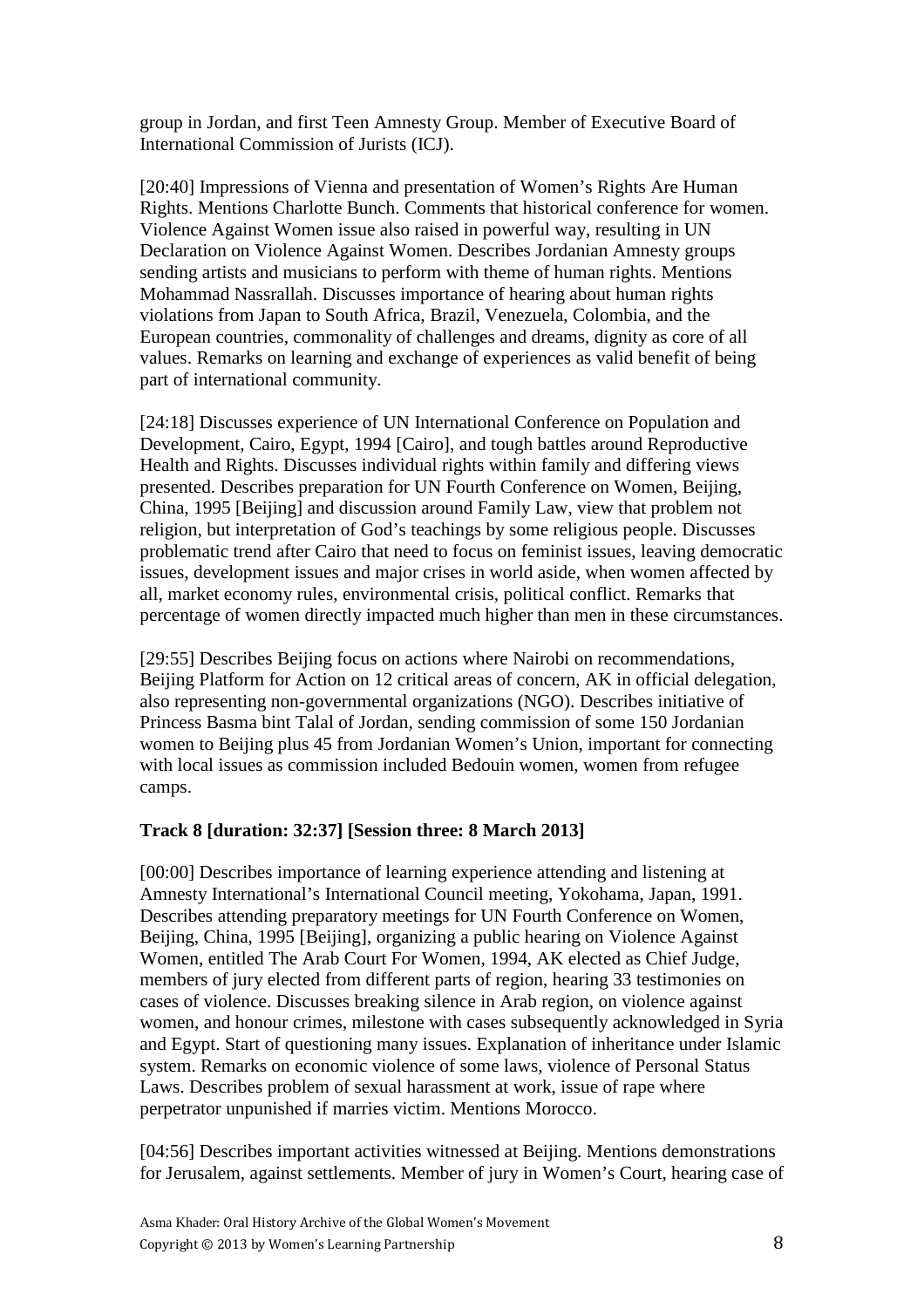Comfort Woman. As Christian woman from Muslim majority country, elected as Chairperson of Parliament of Muslim Countries, powerful indicator of outlook of feminists on religion and how can be citizens with respective beliefs. Mentions visiting factories in China. Discusses impact of Beijing on women's movement and encouragement to be more effective. Remarks that UN not doing work on women's behalf as some believe, women at grassroots level need to be part of international affairs to make it effective, international exchange enhances development and progress, confronting challenges.

[09:56] Discusses response from conservatives, patriarchy. Mentions Iran, Al-Qaeda, Saudi Arabia and Wahhabi system. Describes Islamic political groups keeping Muslims behind borders, not allowing interaction in attempt to present new model. Discusses initial adoption of international human rights to defend right to exist, discarding for women's rights when in power, but retaining for activism. Discusses support from other movements but Islamic groups uniting in fight, comparing to Church's role in Europe until people protested.

[14:50] Discusses start of women's movement in Jordan as charitable activism for by healthy middle class and upper class women to the poor, later same group for social activism, widening of circle as people became citizens, poor women and other women joining to fight for civil rights, cultural issues with better education and voice in society, then discovered need to be politicians. Describes issue now as protecting from corrupt politics, building ethical involvement in politics. Remarks on many women reaching power by repeating models of patriarchy. Mentions Arab Spring. Discusses need for model based on Human Rights principles, and strength of these values Calls for participatory method.

[20:55] Discusses state responsibility as another issue need to work on, risks when private sector gaining benefits and control, tools of economy in hands of big companies, indication of control in world. Discusses technology and citizenship movement as valuable indicator. Remarks that people need to know they are, as citizens, a political figure in their country. And that means they are part of a political group, which is the people. Calls for a feminist white revolution based on values for benefit of men and women.

[25:43] Discusses fight in the world as fight for resources but power of people more significant, should not rely on aid and donors. Comments that donors sometimes have own agenda for country. Describes experiences, projects started and stopped by funders with changing agenda. Need for sustainable plans for NGOs and civil society at local and national levels.

[28:09] Discusses achievements on personal level, choices and decisions made, importance of having dreams.

### **Track 9 [duration: 07:49] [Session three: 8 March 2013]**

[00:00] Describes first encounter with details of international conferences on women. Mentions International Women's Year, 1975, UN World Conference on Women, Mexico, 1975, UN World Conference of the United Nations Decade for Women, Copenhagen, 1980 [Copenhagen]. Story about visiting uncle who was